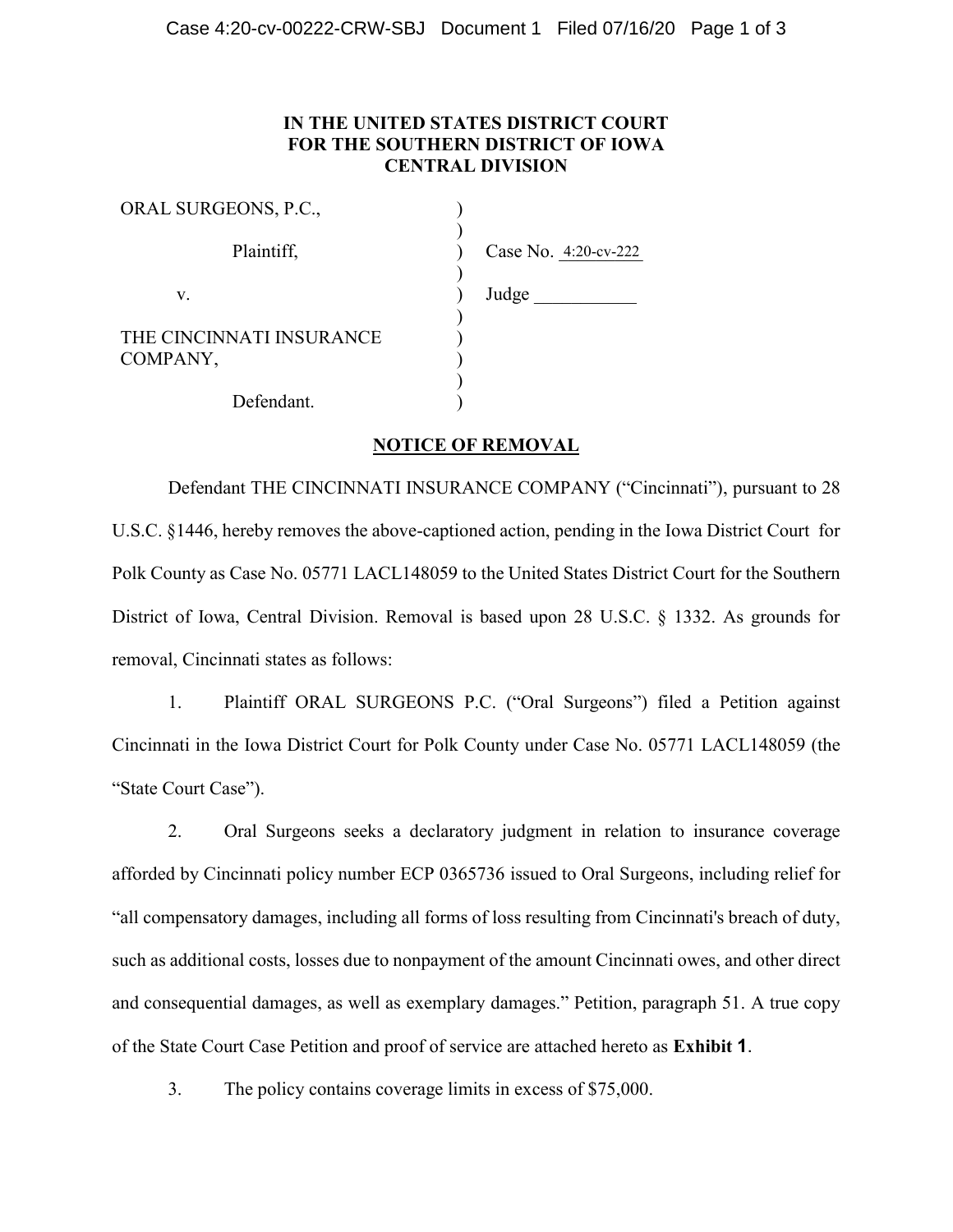#### Case 4:20-cv-00222-CRW-SBJ Document 1 Filed 07/16/20 Page 2 of 3

4. There is complete diversity of citizenship among the parties.

5. Oral Surgeons is an Iowa professional corporation headquartered in Des Moines, Iowa and, therefore, is a citizen of the State of Iowa for purposes of diversity jurisdiction.

6. Cincinnati is an Ohio corporation headquartered in Fairfield, Ohio and, therefore, is a citizen of the state of Ohio for purposes of diversity jurisdiction.

7. Pursuant to 28 U.S.C. § 1332, the District Courts have jurisdiction of all civil actions where the matter in controversy exceeds the sum or value of \$75,000, exclusive of interest and costs, and is between citizens of different States.

8. This Court possesses removal jurisdiction under 28 U.S.C. §1441, which permits removal of cases to federal court based on diversity of citizenship.

9. Cincinnati accepted service of the State Court Case on June 18, 2020.

10. As such this notice is being filed with the U.S. District Court for the Southern District of Iowa within 30 days of determining that the case was removable to this Court. *See* 28 U.S.C. §1446(b).

11. This Court is situated in the district and division serving the location of the action pursuant to 28 U.S.C.  $§1446(a)$ .

12. Defendant will also file its "Notice of Removal to Federal Court" with the Iowa District Court for Polk County and then serve a copy upon Plaintiff's counsel pursuant to  $28$  U.S.C.  $$1446(a)$  and (d).

#### **CERTIFICATE OF COMPLIANCE WITH LOCAL RULE 81**

13. Pursuant to Local Rule 81, Cincinnati certifies the following:

a. Copies of all process, pleadings, and orders filed in the State Court Action are attached hereto as Exhibit 1.

2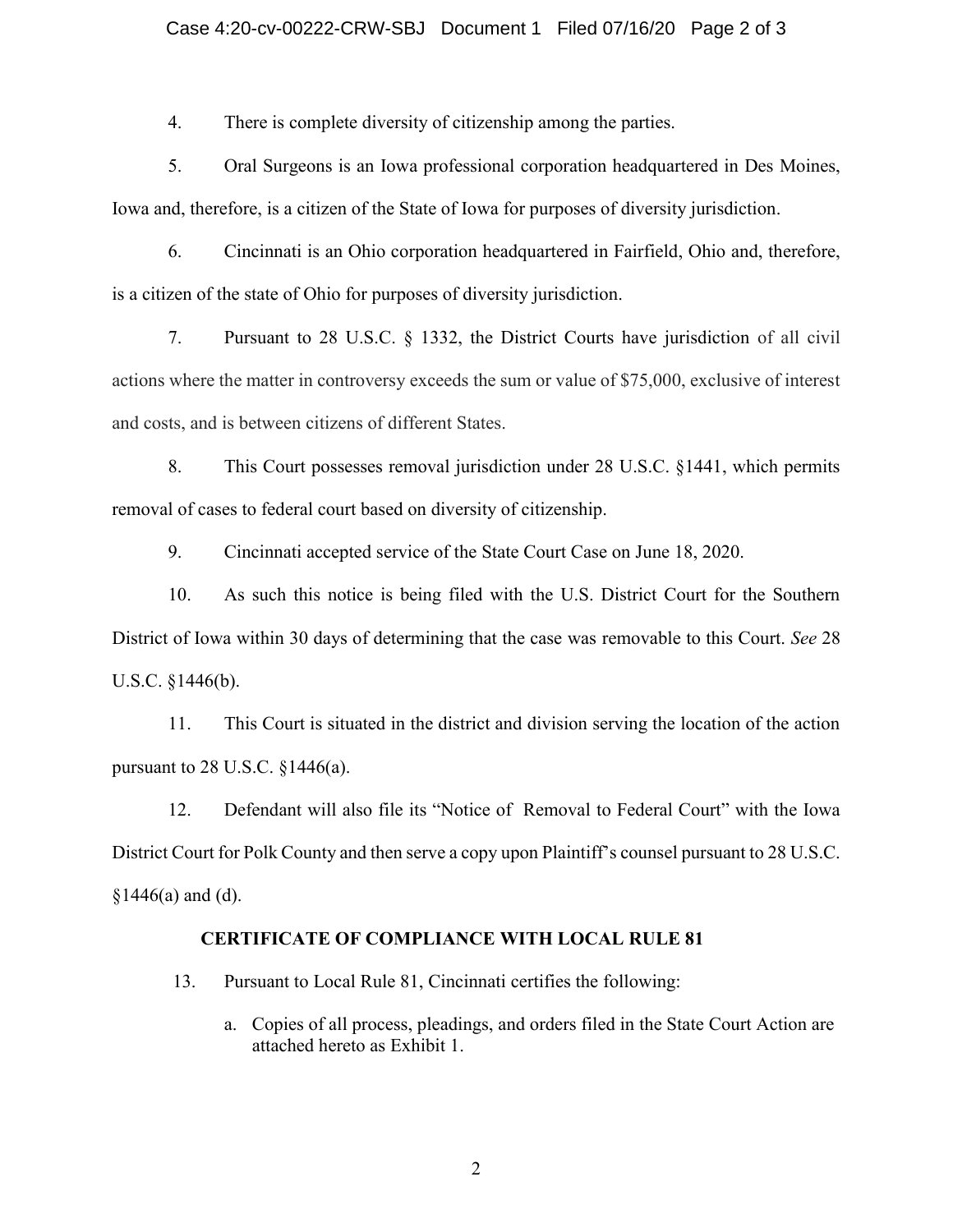- b. No matters are pending in the State Court Action that will require resolution by this Court, other than the lawsuit that is the subject of this Notice of Removal.
- c. The names of the counsel and the law firm that has appeared for Plaintiff Oral Surgeons in the State Court Action are as follows:

Randy J. Wilharber Tyler S. Smith PEDDICORD WHARTON, LLP 6800 Lake Drive, Suite 125 West Des Moines, Iowa 50266 Phone: (515) 243-2132 Email: [randy@peddicord.law](mailto:randy@peddicord.law) Email: [tyler@peddicord.law](mailto:tyler@peddicord.law) 

WHEREFORE, this Action should proceed in the United States District Court for the

Southern District of Iowa, Central Division, as an action properly removed thereto.

DATED: July 16, 2020 LANE & WATERMAN LLP

By: */s/ Robert V.P. Waterman, Jr* Robert V.P. Waterman, Jr. 220 North Main Street, Suite 600 Davenport, Iowa 52801 Tel: 563.333.6618 Fax: 563.324.1616 Email: [bwaterman@L-WLaw.com](mailto:bwaterman@L-WLaw.com) **ATTORNEYS FOR THE CINCINNATI INSURANCE COMPANY**

## **CERTIFICATE OF SERVICE**

The undersigned certifies under penalty of perjury that on July 16, 2020, the foregoing instrument was served via email upon Plaintiff's counsel of record as follows:

Randy J. Wilharber Email: [randy@peddicord.law](mailto:randy@peddicord.law) Tyler S. Smith Email: [tyler@peddicord.law](mailto:tyler@peddicord.law)

*/s/ Robert V.P. Waterman, Jr.*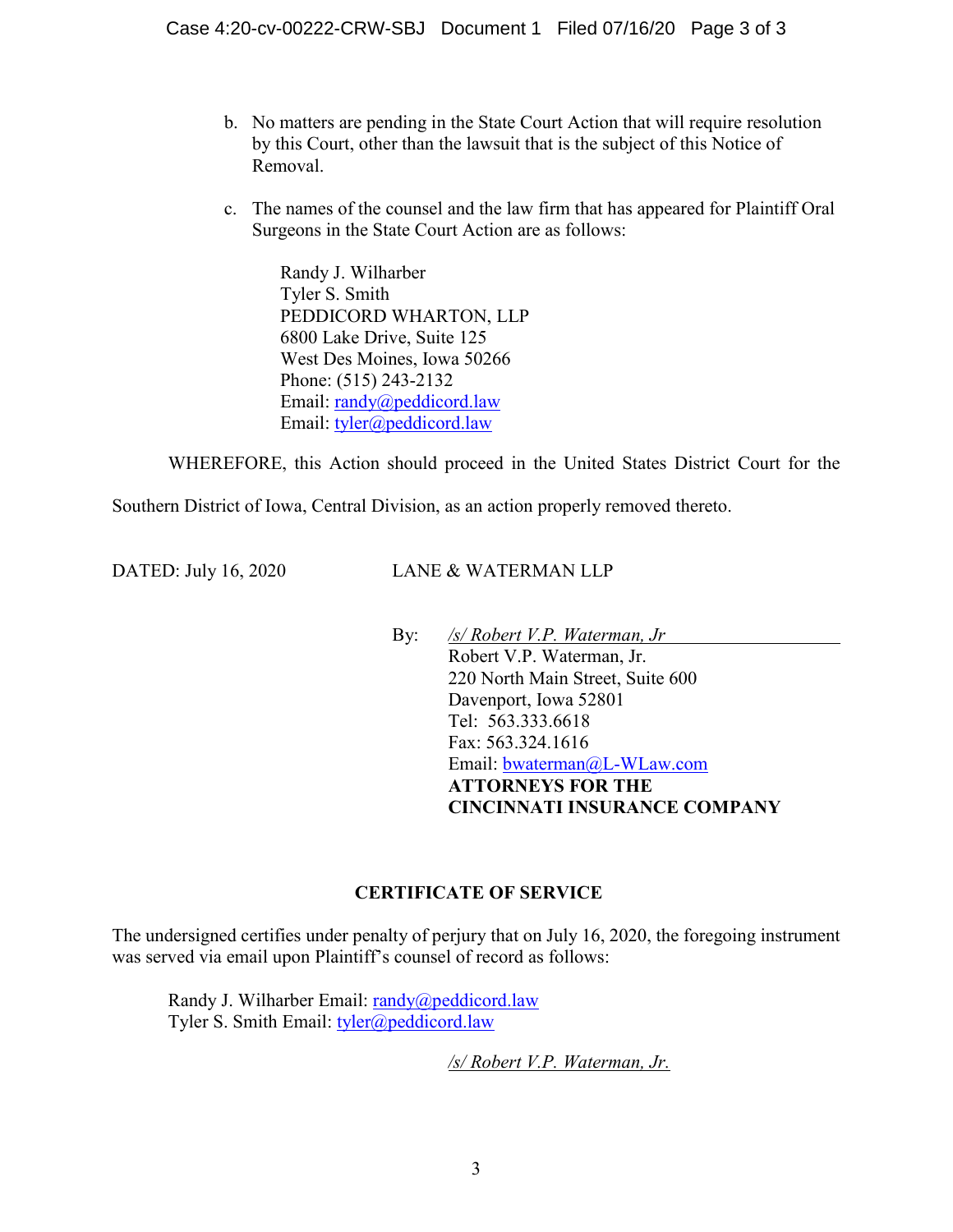Case 4:2<u>0-pK eB2232CRW</u>1\$B.39 DM PURD ICLERK UP BRTH @POORTE 6 of 11

### IN THE IOWA DISTRICT COURT IN AND FOR POLK COUNTY

| ORAL SURGEONS, P.C.,          |                                           |
|-------------------------------|-------------------------------------------|
| Plaintiff,                    | <b>Case No.:</b>                          |
| VS.                           | PETITION AT LAW and JURY<br><b>DEMAND</b> |
| THE CINCINNATI INSURANCE CO., |                                           |
| Defendant.                    |                                           |

COMES NOW, the Plaintiff, Oral Surgeons, P.C., by and through their attorneys, Peddicord Wharton, L.L.P., and for their Petition at Law and Jury Demand, hereby state the following:

## PARTIES

1. Plaintiff Oral Surgeons, P.C. ("OSPC") is an Iowa professional corporation doing business in Polk County, Iowa.

2. Defendant The Cincinnati Insurance Company ("Cincinnati") is an Ohio Corporation, engaged in the business of insurance in the State of Iowa.

## JURISDICTION AND.VENUE

3. Jurisdiction is proper in this Court as the requested relief exceeds the jurisdictional limits of small claims, and pursuant to Iowa Code  $\S 602.6101$  this Court has general authority to grant declaratory and all relief requested by OSPC.

4. This Court has personal jurisdiction over Cincinnati pursuant to the Iowa long arm statute as Cincinnati has submitted to jurisdiction in this state by transacting business in Iowa, including: (a) making and issuing an insurance contract with OSPC, among others, similar to OSPC; (b) taking or receiving applications for insurance from Iowa residents including OSPC, among others, similar to OSPC.; (c) collecting premium payments from OSPC, among others, similar to OSPC; and (d) issuing contracts of insurance to residents of Iowa, including OSPC.

5. Venue is proper in this Court pursuant to Iowa Code Chapter §616.10, as the insurance policy purchased by O.S.P.C. and underwritten by Cincinnati is to be primarily enforced in Polk County, Iowa.

## FACTUAL BACKGROUND PERTAINING TO ALL COUNTS

6. OSPC performs oral and maxillofacial surgery services across the greater Des Moines metropolitan area. OSPC serves the public through four offices locations in Des Moines, Clive and Ankeny.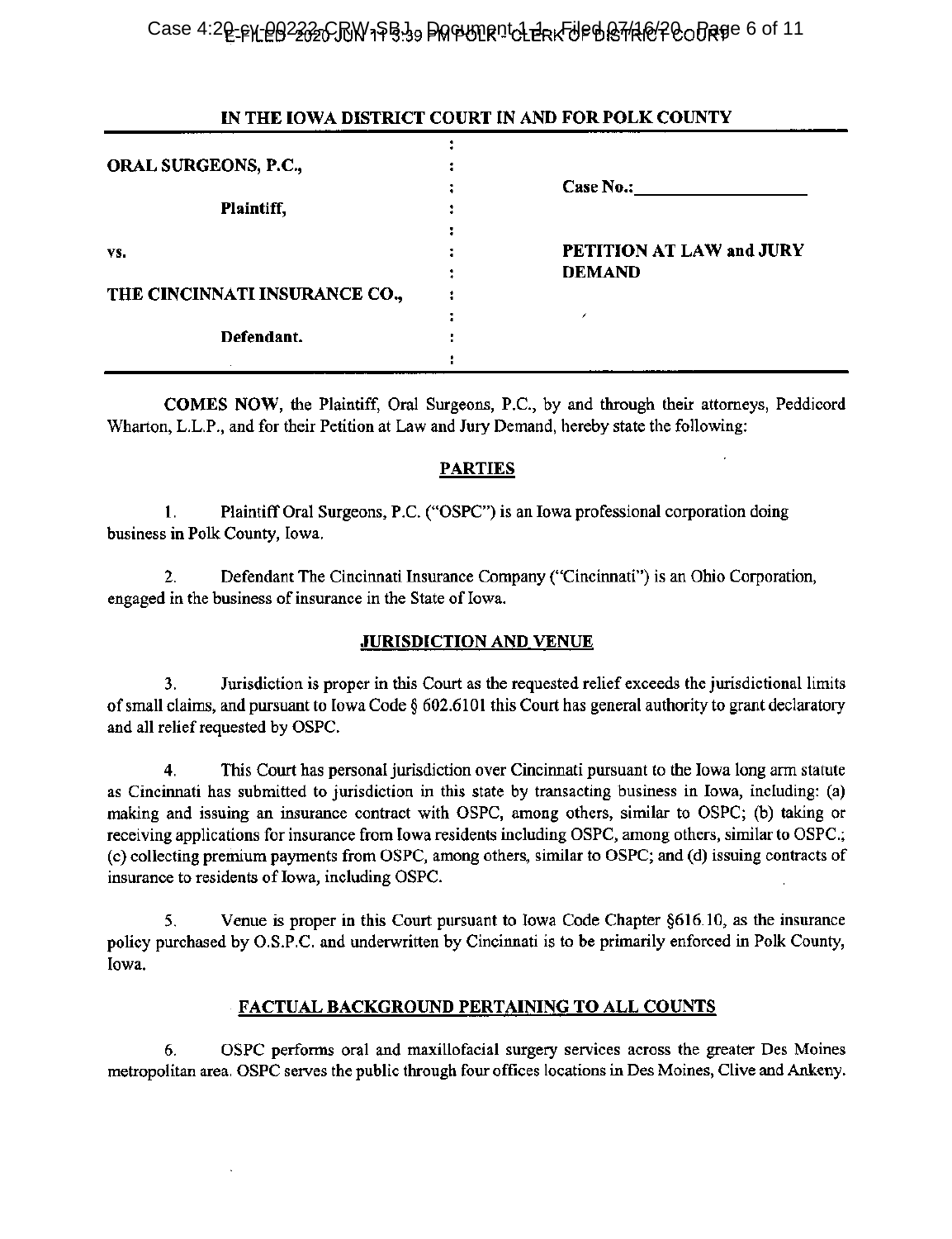## Case 4:20 AVEBO 2320 GBN 4 SB39 PAPPUMENCLERK FILED 197 FAGT 20 OURROG 7 of 11

7. OSPC was forced to cease all "non-emergency" patient services, causing physical damage or loss of property to OSPC, resulting from the emergence of the coronavirus COVID-19 global pandemic.

8. In an effort to slow the spread of the novel coronavirus COVID-19, the State of Iowa issued a Proclamation of Disaster Emergency on or about March 26, 2020 (the "Order"), which in part, restricted dentists, including practitioners of OSPC, from performing any dental procedures other than in emergent cases. The Order remained in effect through May 8, 2020, which thereafter the State of Iowa allowed for the re-opening of dental facilities and practices upon adherence to the Guidelines for the Safe Transition Back to Practice as adopted by the Iowa Dental Board. The imposed restrictions were of no-fault on the part of OSPC.

9. The limitations caused by the physical damage or loss of the novel coronavirus COVID-19, as enforced by the Order and subsequent mandates, present an actual threat of harm to OSPC and other small, local businesses that employ Iowa residents.

10. To protect its business from situations like these, which threaten the livelihoods of OSPC personnel due to factors outside of its control, OSPC obtained business interruption insurance from Cincinnati.

11. In substantial and material breach of its coverage obligations it undertook in exchange for premiums paid by OSPC, Cincinnati has indicated OSPC's claims arising from the interruption of its business resulting from the coronavirus, and the State of Iowa's response thereto, will be denied.

12. OSPC brings this action to ensure payment of the benefits of the All-Risk Commercial Business Owner's Policy issued to OSPC, which provides for coverage of losses incurred due to a "necessary suspension" of its operations, which includes the closure of services due to the coronavirus COVID-19 pandemic and resultant Order by the State of Iowa.

13. Cincinnati, in exchange for substantial premiums from OSPC, sold a commercial policy ("Policy") to OSPC, in which Cincinnati promised to indemnify OSPC against losses resulting from occurrences leading to the suspension of operations at any insured location.

14. The Policy is considered "all risk" in that it provides broad coverage for losses caused by any occurrence not otherwise explicitly excluded.

15. The Policy includes coverage for loss of business income and extra expenses resulting from action of civil authority which serves to prohibit access to the premises due to "loss" to property.

16. OSPC is covered under Cincinnati Policy ECP0365736 with effective dates commencing January 1, 2019 and terminating on January 1, 2022. The Policy was in full force and effect during the relevant period of March 26,  $2020 - May 8$ ,  $2020$ .

17. In April 2020, OSPC, through its broker, the Dana Company, provided a notice of claim under the Policy to Cincinnati.

18. That on April 15, 2020, Cincinnati submitted a reservation of rights letter to OSPC, which indicated Cincinnati's position of no coverage. In the letter, Cincinnati states in part: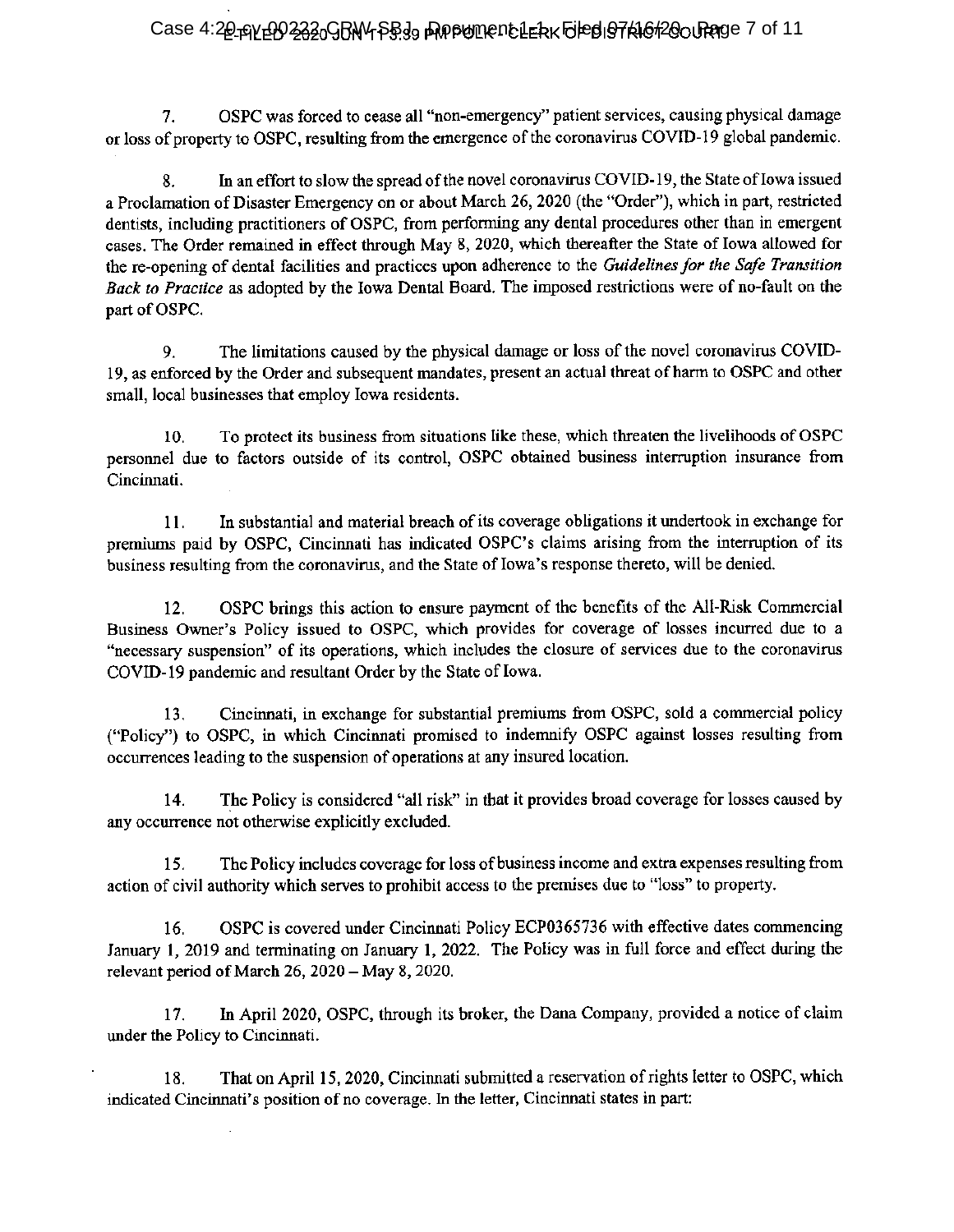At the threshold, there must be direct physical loss or damage to Covered Property caused by <sup>a</sup> covered cause of loss in order for the claim to be covered. Covered Property generally entails your premises and business personal property direct physical loss or damage generally means a physical effect on Covered Property, such as deformation, permanent change in physical appearance or other manifestation of a physical effect. Your Notice of Claim indicates your claim involves Coronavirus. However, the fact of the pandemic, without more, is not direct physical loss or damage to property at the premises.

19. The above statement from Cincinnati, while not a formal denial of coverage, is clear in intention. Cincinnati does not intend to provide coverage under its Policy to OSPC.

20. At all times relevant hereto, OSPC intended to purchase, and did in fact purchase, an exclusionary policy, intending to cover, among other things, all business interruptions caused by an event other than those specifically excluded in the Policy. The conclusory opinion from Cincinnati that the coronavirus Covid-19 does not constitute direct physical damage, is not supported by the Policy, nor the facts.

21. Direct physical loss may exist without actual structural damage to property. By way of example, the presence of harmful substances at or on a property may constitute property damage or direct physical loss implicating first party property damage. At a minimum, Plaintiff suffered a physical loss of the covered property as a result of the coronavirus Covid-19 and the resultant Order and actions taken by the State of Iowa to limit the impact of the global pandemic.

22. OSPC suffered a loss of use of Covered Property because OSPC was unable to operate and use its facilities for patient services.

23. The Policy sold by Cincinnati does not include an exclusion for loss caused by a virus. The Policy contains rule and exclusions regarding bacteria, however, it is widely known and understood that a virus is not a bacterium.

24. OSPC reasonably believed and expected that the insurance purchased from Cincinnati would include coverage for property damage and business interruption losses caused by viruses like the Coronavirus Covid-19.

25. Had Cincinnati desired to exclude pandemic losses under the Policy, Cincinnati had an affirmative obligation to do so with an express exclusion.

## COUNT I

## DECLARATORY JUDGMENT (AS AGAINST THE CINCINNATI INSURANCE COMPANY PURSUANT TO IOWA RULE OF CIVIL PROCEDURE 1.1101)

26. OSPC restates and re-alleges all of the above paragraphs as though fully set forth herein.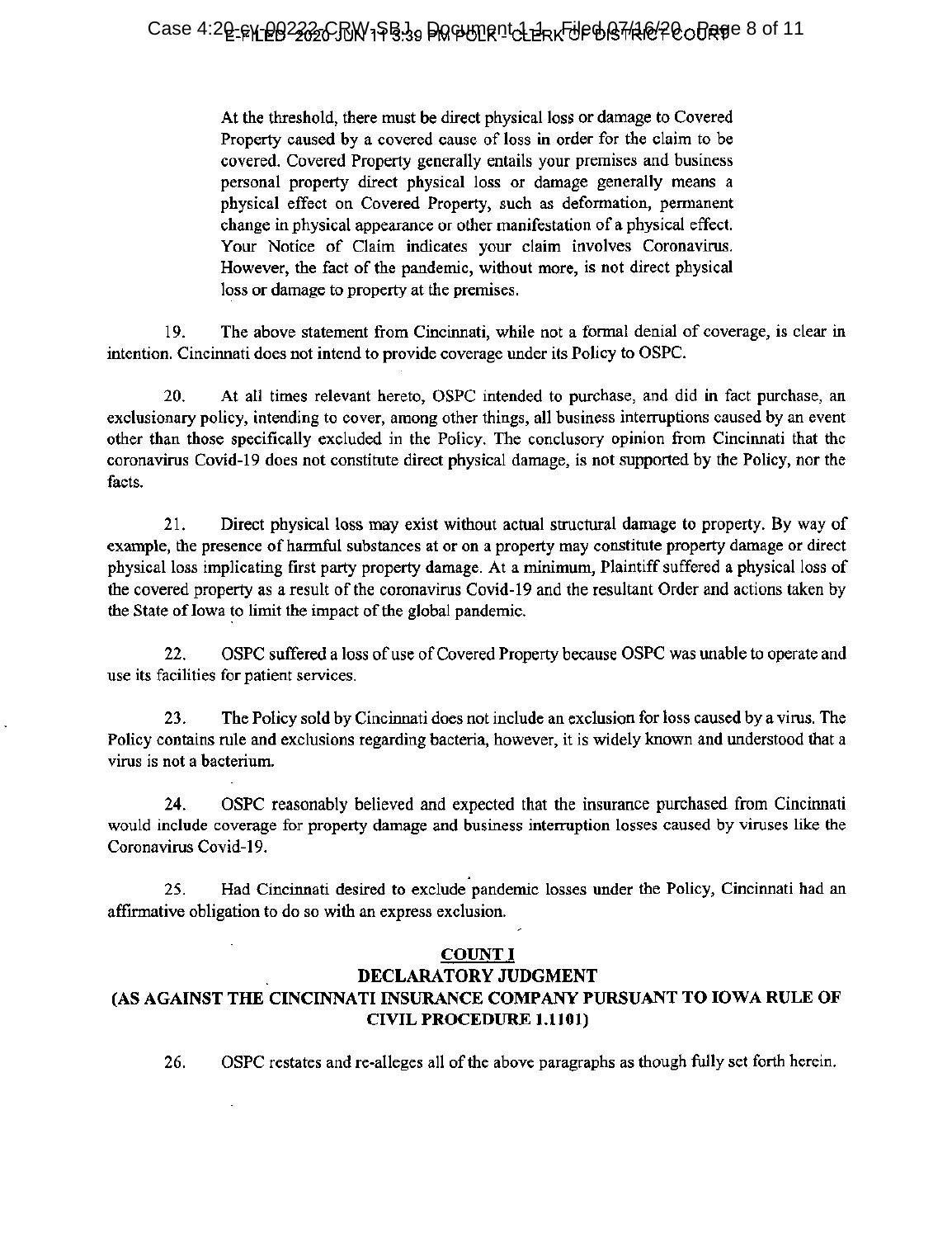# Case 4:2**0-FN-PO2232CRW1SB39 DM PDIRICL LAK-JPD B7HAOP CODRE**E 9 of 11

27. OSPC claims damages that are covered under the business interruption and loss of income Policy issued by Cincinnati.

28. OSPC was forced to close its premises or substantially reduce its business due to the Coronavirus Covid-19, and measures put in place by civil authorities to stop the spread of the coronavirus Covid-19, specifically through human to human and surface to human contact.

29. OSPC contends that such measures trigger coverage under the all-risk Policy because the Policy does not include an exclusion for a viral pandemic.

30. OSPC further contends the civil authority order triggers coverage under the all-risk Policy because there was direct loss of property.

31. Upon information and belief, Cincinnati denies and disputes that the standard business income loss and extra expense coverage Policy provides coverage in this instance.

32. OSPC seeks a declaration that the Policy is an all-risk commercial insurance policy and that it provides coverage for business income losses and extra expenses.

33. OSPC further seeks a declaration that the forced closures of its premises due to State and local authority Orders is a prohibition of access to their premises and covered as defined in the Policy.

34. OSPC further seeks a declaration by this Court that OSPC sustained a "direct loss to property" because of the coronavirus Covid-19 and the Order issued by the State of Iowa.

35. OSPC seeks an additional declaration that the lost business income it sustained and continues to sustain is due to the necessary "suspension of operations" following a loss of the premises. The declaration sought by OSPC is of a justiciable nature, does not amount to an advisory decree, and will settle the controversy between the parties.

## COUNT H BREACH OF CONTRACT (AS AGAINST THE CINCINNATI INSURANCE COMPANY)

36. OSPC restates and re-alleges all of the above paragraphs as though fully set forth herein.

37. OSPC and Cincinnati have a valid and binding agreement. OSPC has an all-risk Commercial Insurance Policy Number ECP0365736 issued by Cincinnati.

38. OSPC has performed all of its obligations as specified by the Policy, including the payments of all premiums when due.

39. The Policy provides for coverage for losses to business income and for extra expenses.

40. The Policy provides that Cincinnati will pay for the actual loss <sup>o</sup>f business income due to the necessary suspension <sup>o</sup>f operations.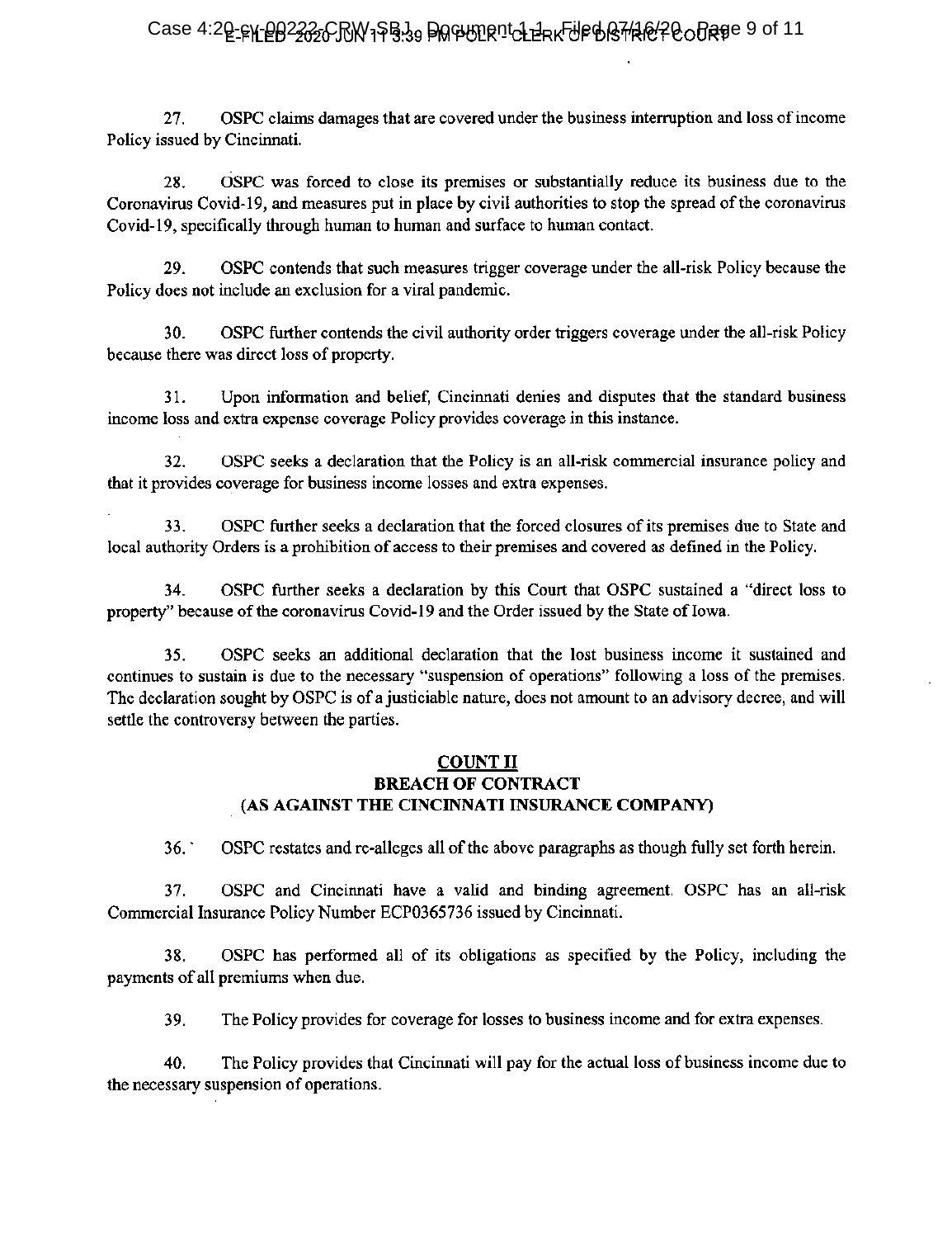### Case 4:20= PVL @ D2222CRW-SBJ39 PORPOLIENT OL ERK TO FOR DF ROCH DRIGHT 20 OF 11

41. The Policy provides that Cincinnati will pay for any necessary expenses that OSPC incurs that would have not have occurred had there been no loss of the insured property.

42. OSPC's Policy provides for coverage for suspension of business operations due to closures caused by the action of civil authorities.

43. Upon information and belief, Cincinnati intends to refuse performance under the Policy. Specifically, Cincinnati intends to deny or refuse to provide coverage for loss of property, business income losses or extra expenses incurred due to measures put in place by civil authorities resulting from the coronavirus Covid-19.

44. As a result of Cincinnati's anticipatory breach of the Policy, OSPC has suffered actual damages.

45. OSPC seeks compensatory damages resulting from Cincinnati's repudiation or anticipatory breach of contract, and further seeks relief deemed appropriate by this Court, including attorney's fees and costs.

## COUNT III CONDUCT OF BAD FAITH

46. OSPC restates and re-alleges all of the above paragraphs as though fully set forth herein.

47. Prior to April 15, 2020, Cincinnati failed to make any investigation of the claim presented by OSPC.

48. By immediately refuting coverage via its issued correspondence of April 15, 2020, Cincinnati is attempting to vary the term "loss" by claiming that the coronavirus Covid-19 does not result in direct property loss.

49. Cincinnati's conduct amounts to a "blanket" denial of all pandemic related business interruption claims. Cincinnati's reservation of rights anticipated denial of coverage is unreasonable and reflects a failure to adequately and reasonably investigate OSPC's claim.

50. Cincinnati knew, or should have known by the exercise of reasonable diligence or investigation, that its liability under the Policy was reasonably identifiable and clear under the circumstances.

51. OSPC is entitled, to all compensatory damages, including all forms of loss resulting from Cincinnati's breach of duty, such as additional costs, losses due to nonpayment of the amount Cincinnati owes, and other direct and consequential damages, as well as exemplary damages.

WHEREFORE, the Plaintiff, Oral Surgeons, P.C., respectfully requests the Court enter a judgment in favor of OSPC, and against the Defendant, The Cincinnati Insurance Company, including the following reliefs:

- a. That declaratory judgment be entered in Plaintiff's favor as stated herein;
- b. Judgment for all actual, consequential and special damages, as well as exemplary damages,